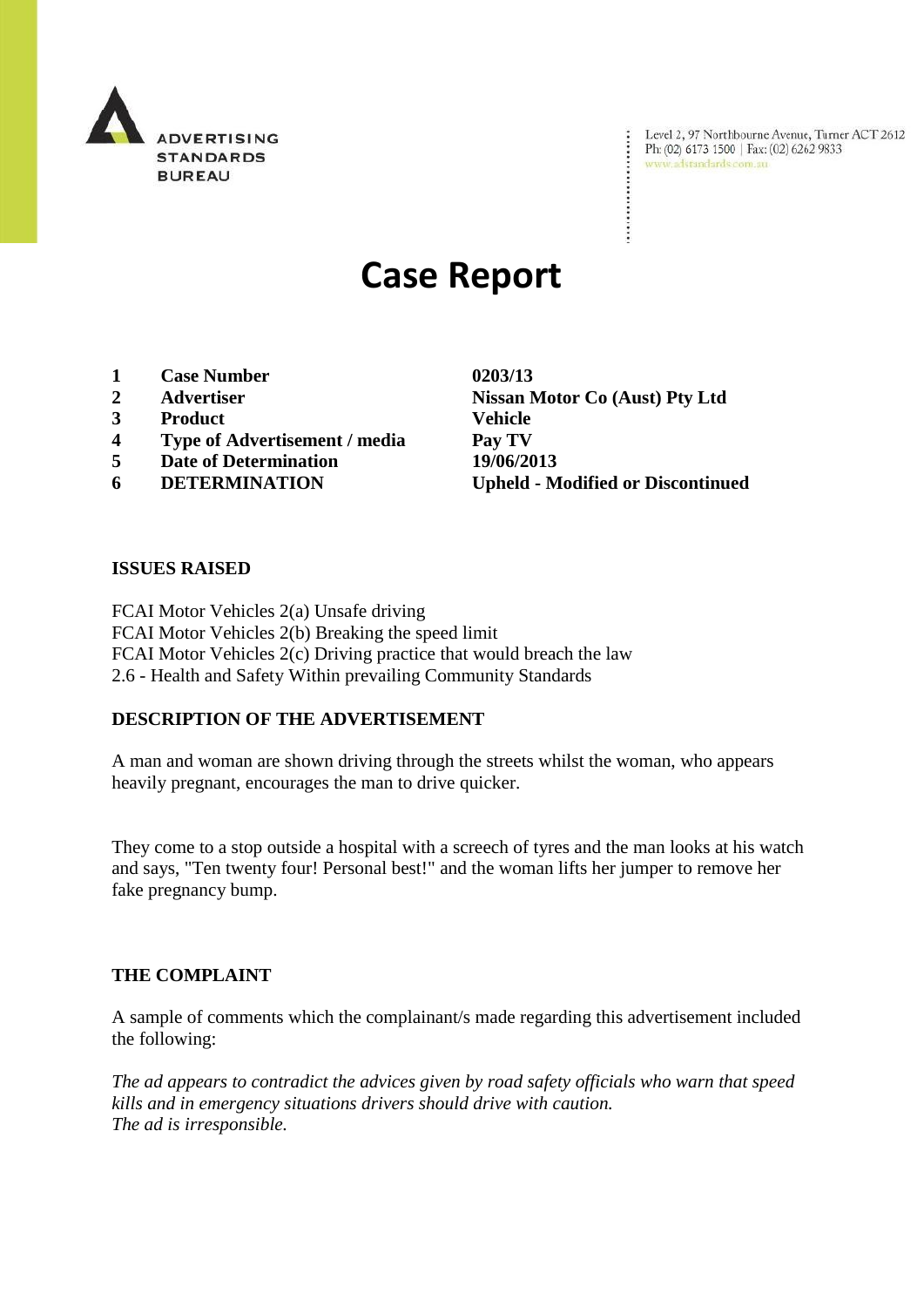#### **THE ADVERTISER'S RESPONSE**

Comments which the advertiser made in response to the complainant/s regarding this advertisement include the following:

*The complaints focus on the driving depicted in the advertisement, specifically in relation to the perceived speed and manner of driving in which the characters in the advertisement appear to engage in order to reach a hospital in the quickest time possible. You have categorised the complaints under the following sections of the Federal Chamber of Automotive Industries Code of Practice Relating to Advertising for Motor Vehicles (FCAI Code):*

- *Section 2(b) Breaking the speed limit; and*
- *Section 2(c) Driving practice that would breach the law.*
- *2. Nissan's response to the complaints*

*Nissan takes great care when developing its advertisements to ensure that they comply with the AANA Code and FCAI Code, and to ensure that its advertisements do not depict, encourage or condone any form of unsafe, illegal or reckless driving. Nissan also has taken great care to ensure that the advertisement did not depict a vehicle being driven in a manner that undermines the intent of the FCAI Code. Nissan strongly believes that the advertisement complies with the FCAI Code.*

## *Purpose of the Advertisement*

*The advertisement was produced as part of a series of new television advertisements to showcase the new Nissan Pulsar Hatch range. In the advertisement, a couple are shown driving the vehicle to get to a hospital for what appears to be the passenger's impending childbirth. The intent of the advertisement is to highlight the capabilities of the Pulsar Hatch, and its ability to navigate through city streets efficiently and effectively. The focus is not on the speed or acceleration of the vehicle but rather highlights its manoeuvrability and practicality in a real world environment and conditions. To achieve its purpose the advertisement uses humour in a light-hearted manner, revealing that after the build-up of tension throughout the advertisement the female passenger is not really pregnant and the couple were only rehearsing for a potential future scenario.*

*The quick cuts between shots, the car driving away from the camera and loud engine noises (a feature of the turbo engine that is included in the Pulsar SSS Hatch shown in the advertisement) are all designed to highlight the manoeuvrability of the Pulsar SSS Hatch, and its adaptation to a tight urban environment. Nissan can confirm that the actual vehicle shown in the advertisement was driving within the speed limit at all times and in accordance with all applicable road rules. The vehicle is not shown engaging in any sudden changes of direction that could be considered dangerous or unlawful or being driven recklessly, and great care was taken to ensure that a safe distance was kept between any other vehicle featured in the advertisement.*

#### *Compliance with the AANA Code*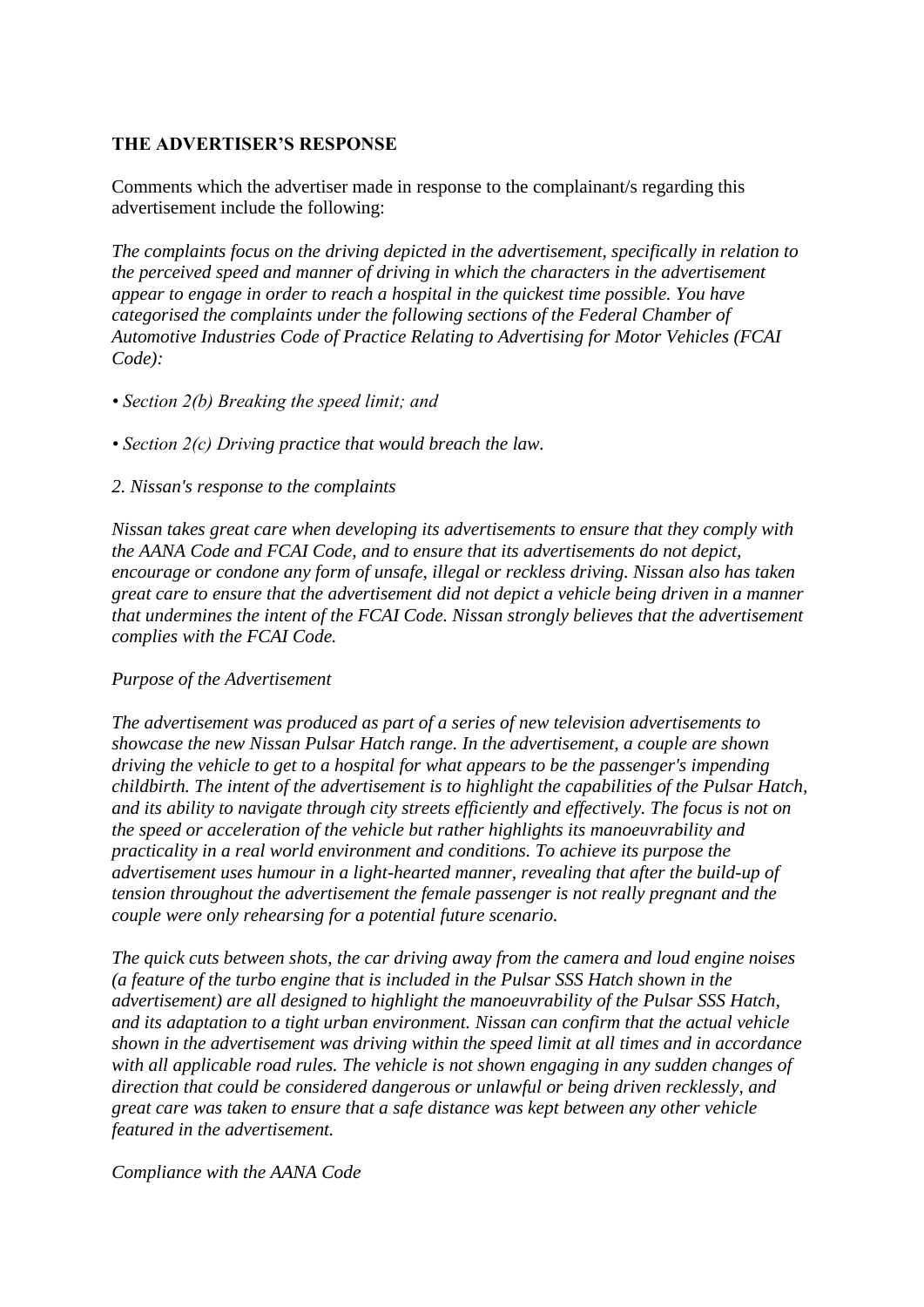*Under the recent changes to the AANA Code, motor vehicle advertising must comply with both the AANA Code and FCAI Code. The complainants show concern about alleged 'reckless' and "irresponsible" driving depicted in the advertisement.*

*Relevantly, Section 2 of the AANA Code currently provides:*

*2.6 Advertising or Marketing Communications shall not depict material contrary to Prevailing Community Standards on health and safety.*

*Nissan submits that the advertisement does not depict any material contrary to prevailing community standards on health or safety.*

*The scenario depicted is intended to be tense given the perceived urgency in delivering the pregnant passenger to the hospital. This sense of urgency is enhanced by the use of quick scene cuts and close up shaky "action" shots of the vehicle coupled with the palpable stress of the female passenger and her heavy breathing. Contrary to the statements of the complainants, at no time does the driver exceed the speed limit, endanger the passengers of the vehicle or any road-users, nor engage in any dangerous or reckless driving practices.*

*Nissan maintains that the scene in which the vehicle "screeches" to a halt in front of the hospital does not depict an example of "hoon behaviour" rather it fits with the sense of urgency expected of a driver adamant to get his partner out of the vehicle and into the hospital as quickly as possible. The vehicle makes a safe and legal parking manoeuvre in front of the hospital with the "screech" sound effect used to add dramatic effect to the story of the advertisement. There is nothing unlawful about the car making this noise in this contextand great care was taken in the production of the advertisement to ensure that no vehicles or pedestrians were shown nearby when the parking manoeuvre was performed.*

*The FCAI Code*

*When preparing the advertisement, Nissan carefully considered its obligations under the FCAI Code. Relevantly, section 2 of the FCAI Code provides:*

*"Advertisers should ensure that advertisements for motor vehicles do not portray any of the following:*

*(a) Unsafe driving, including reckless and menacing driving that would breach any Commonwealth law or the law of any State or Territory in the relevant jurisdiction in which the advertisement is published or broadcast dealing with road safety or traffic regulation, if such driving were to occur on a road or road-related area, regardless of where the driving is depicted in the advertisement".*

*[Examples: Vehicles travelling at excessive speed; sudden, extreme and unnecessary changes in direction and speed of a motor vehicle; deliberately and unnecessarily setting motor vehicles on a collision course; or the apparent and deliberate loss of control of a moving motor vehicle];*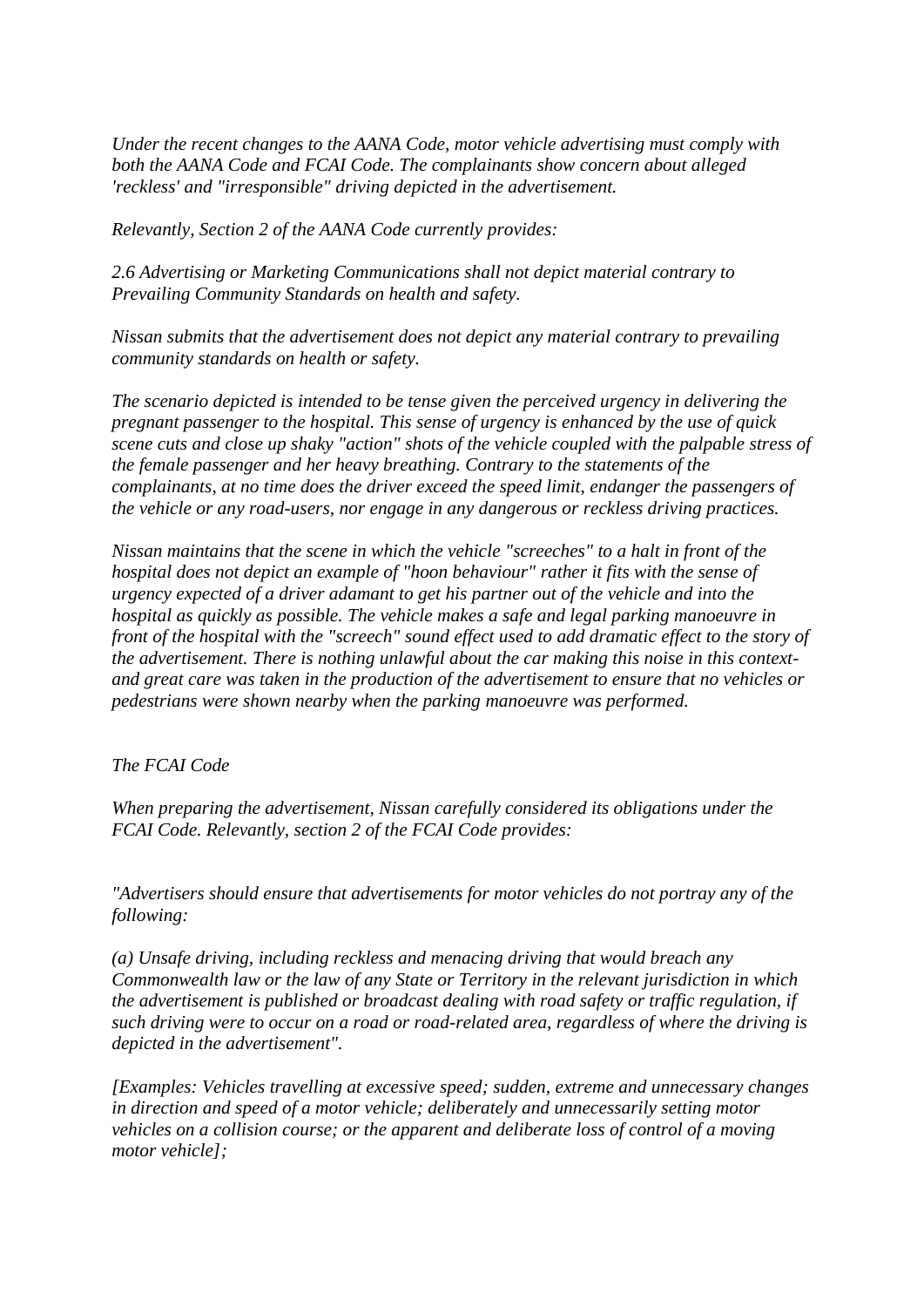*{b) People driving at speeds in excess of speed limits in the relevant jurisdiction in Australia in which the advertisement is published or broadcast.*

*(c) Driving practices or other actions which would, if they were to take place on a road or road­ related area, breach any Commonwealth law or the law of any State or Territory in the relevant jurisdiction in which the advertisement is published or broadcast directly dealing with road safety or traffic regulation.*

*[Examples: Illegal use of hand-held mobile phones or not wearing seatbelts in a moving motor vehicle. Motorcyclists or their passengers not wearing an approved safety helmet, while the motorcycle is in motion.]*

*Nissan maintains that the advertisement meets and fully discharges Nissan's obligations under section 2 of the FCAI Code. The footage of the Nissan Pulsar Hatch SSS vehicle was captured with the specific requirements of sections 2(a), 2(b) and 2(c) of the FCAI Code in mind. At no point in the advertisement is the vehicle depicted driving above the acceptable speed limits for public roads in Australia, nor is any dangerous, reckless or otherwise illegal manoeuvring featured.*

*The content of the complaints are particularly pertinent to section 2(a) of the FCAI Code as the complainants allege that the advertisement shows "reckless behaviour". As discussed above in relation to the AANA Code, Nissan maintains that all manoeuvring depicted was in strict accordance with applicable road rules. In discharging Nissan's obligations under section 2(a) of the FCAI Code, the advertisement contains no instances of swerving, unnecessary changes in direction or instances of driving which put either the drivers of the vehicle or the public in any danger.* 

*Similarly, the advertisement does not breach section 2(b) of the FCAI Code as the vehicle is driving well within the legal speed limits at all times during the advertisement. At all times when the vehicle accelerates, the acceleration and speed are all within the limits of the law.* 

*Nissan maintains that the advertisement does not depict any driving practices that would breach any Commonwealth, State or Territory road safety rules or traffic regulations. Both passengers are restrained by their seatbelts and as mentioned above the vehicle is never driven erratically and does not create a hazard for itself or any other road users.* 

*Finally, the FCAI Code specifically acknowledges that advertisers may make legitimate use of fantasy, humour and self-evident exaggeration in creative ways in advertising for motor vehicles. Nissan firmly believes that the vast majority of viewers would see the advertisement as a light-hearted and humorous way of showing the Pulsar Hatch's performance capabilities in urban driving situations, and not as encouraging or condoning unsafe, unlawful or reckless driving.* 

#### *3. Summary*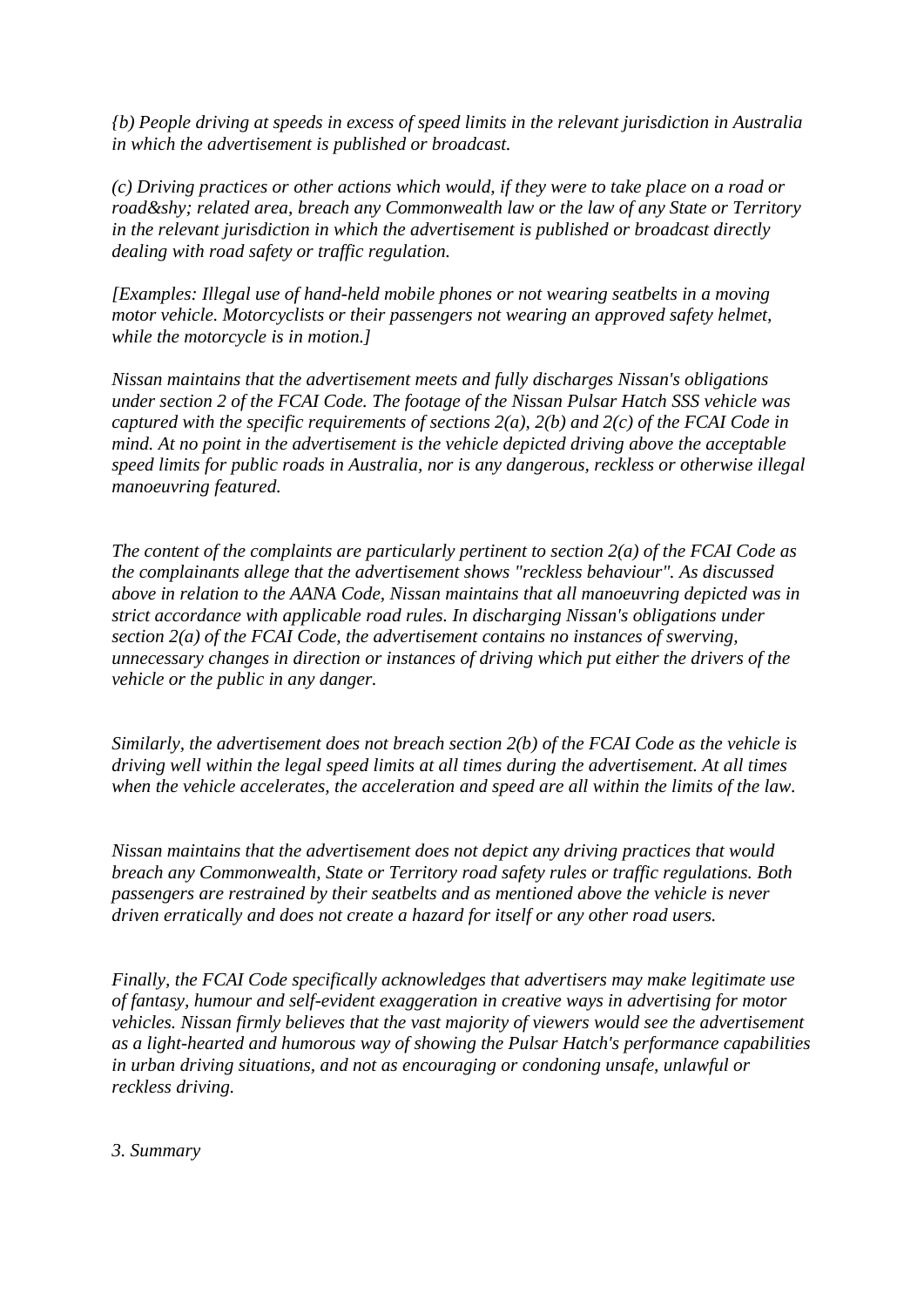*While Nissan acknowledges the complainants' concerns with the advertisement, we firmly believe that the advertisement does not breach the FCAI Code or the AANA Code.* 

*For the reasons above, we request that the complaints be dismissed. We look forward to receiving the results of the Board's determination.* 

## **THE DETERMINATION**

The Advertising Standards Board (Board) was required to determine whether the material before it was in breach of the Federal Chamber of Automotive Industries Advertising for Motor Vehicles Voluntary Code of Practice (the FCAI Code) and the Advertiser Code of Ethics (the Code).

To come within the FCAI Code, the material being considered must be an advertisement. The FCAI Code defines an advertisement as follows: "matter which is published or broadcast in all of Australia, or in a substantial section of Australia, for payment or other valuable consideration and which draws the attention of the public, or a segment of it, to a product, service, person, organisation or line of conduct in a manner calculated to promote or oppose directly or indirectly that product, service, person, organisation or line of conduct".

The Board decided that the material in question was available in Australia or in a substantial section of Australia for payment or valuable consideration.

The Board determined that the material draws the attention of the public or a segment of it to a product being a Nissan Pulsar Hatch in a manner calculated to promote that product. The Board considered that in line with previous decisions around the scope of the FCAI Code, the marketing communication is an advertisement as defined by the FCAI Code. The Board also considered whether the advertisement was for a motor vehicle. Motor vehicle is defined in the FCAI Code as meaning: "passenger vehicle; motorcycle; light commercial vehicle and off-road vehicle".

The Board determined that the Nissan Pulsar Hatch shown in the advertisement was a vehicle as defined in the FCAI Code.

The Board determined that the material before it was an advertisement for a motor vehicle and therefore that the FCAI Code applied.

The Board noted the complainants' concerns that the advertisement depicts a vehicle being driven at high speeds and in an unsafe manner through a suburban area, and that it uses a woman's fake pregnancy as an excuse to show this dangerous driving.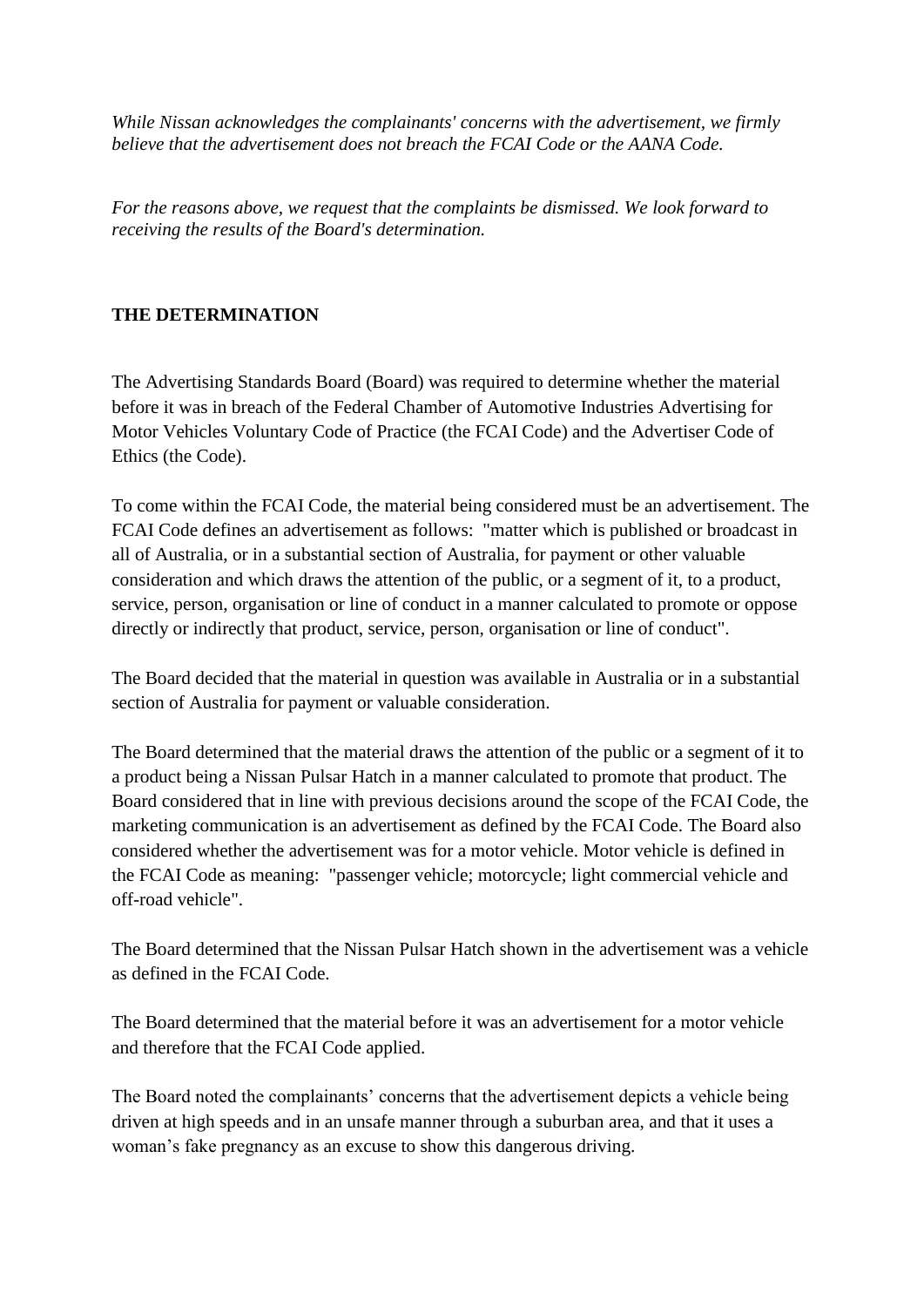The Board considered clause 2(a) of the FCAI Code. Clause 2(a) requires that: Advertisements for motor vehicles do not portray ...unsafe driving, including reckless or menacing driving that would breach any Commonwealth law or the law of any State or Territory in the relevant jurisdiction in which the advertisement is published or broadcast dealing with road safety or traffic regulation, if such driving were to occur on a road or roadrelated area, regardless of where the driving is depicted in the advertisement.' The Code provides the following as examples, "Vehicles travelling at excessive speed; sudden, extreme and unnecessary changes in direction and speed of a motor vehicle…"

The Board noted that the advertisement depicts a man being encouraged by his female passenger to drive quickly through a suburban environment and that when the car comes to a stop outside a hospital the man announces that it was their quickest time yet. The Board noted that in response to this, the woman removes a fake pregnancy pouch and we see the couple embracing outside the hospital with the car in the foreground.

The Board noted that in the driving scenes the audio includes the female passenger encouraging the driver to drive faster ("Go, go go!") and we can hear sounds of high engine revs which is suggestive of the vehicle moving quickly. The Board also noted that when the car comes to a halt outside the hospital we can hear the tyres squealing. The Board noted that we do not see what speed the car is driving at however the Board considered that these audio effects in conjunction with the visual images of the vehicle driving in a manner which suggests they are in a hurry are suggestive of driving which is not appropriate for the urban environment depicted and is unsafe and reckless.

The Board noted that the man"s comment that the time it took them to drive to the hospital is their "personal best" is strongly suggestive of having driven the route on a number of occasions in hope of doing it faster each time. The Board noted that the explanatory notes for the FCAI Code "…urges also advertisers to avoid any suggestion that depictions of….. competitive driving are in any way associated with normal on-road use of motor vehicles" and considered that the suggestion of a driver timing a route and trying to beat his own time is not appropriate and is a depiction of driving which is unsafe.

The Board noted that the advertisement uses the premise of a pregnancy as a reason for the couple to be hurrying to the hospital and considered that it is not appropriate to depict a woman faking pregnancy as an excuse to drive in a manner which is unsafe.

On the above basis, the Board determined that the advertisement does depict unsafe driving and does breach clause 2(a) of the FCAI Code.

The Board considered Section 2.6 of the Code. Section 2.6 of the Code states: "Advertising or Marketing Communications shall not depict material contrary to Prevailing Community Standards on health and safety".

The Board noted the complainants' concerns that it is not possible to park outside a hospital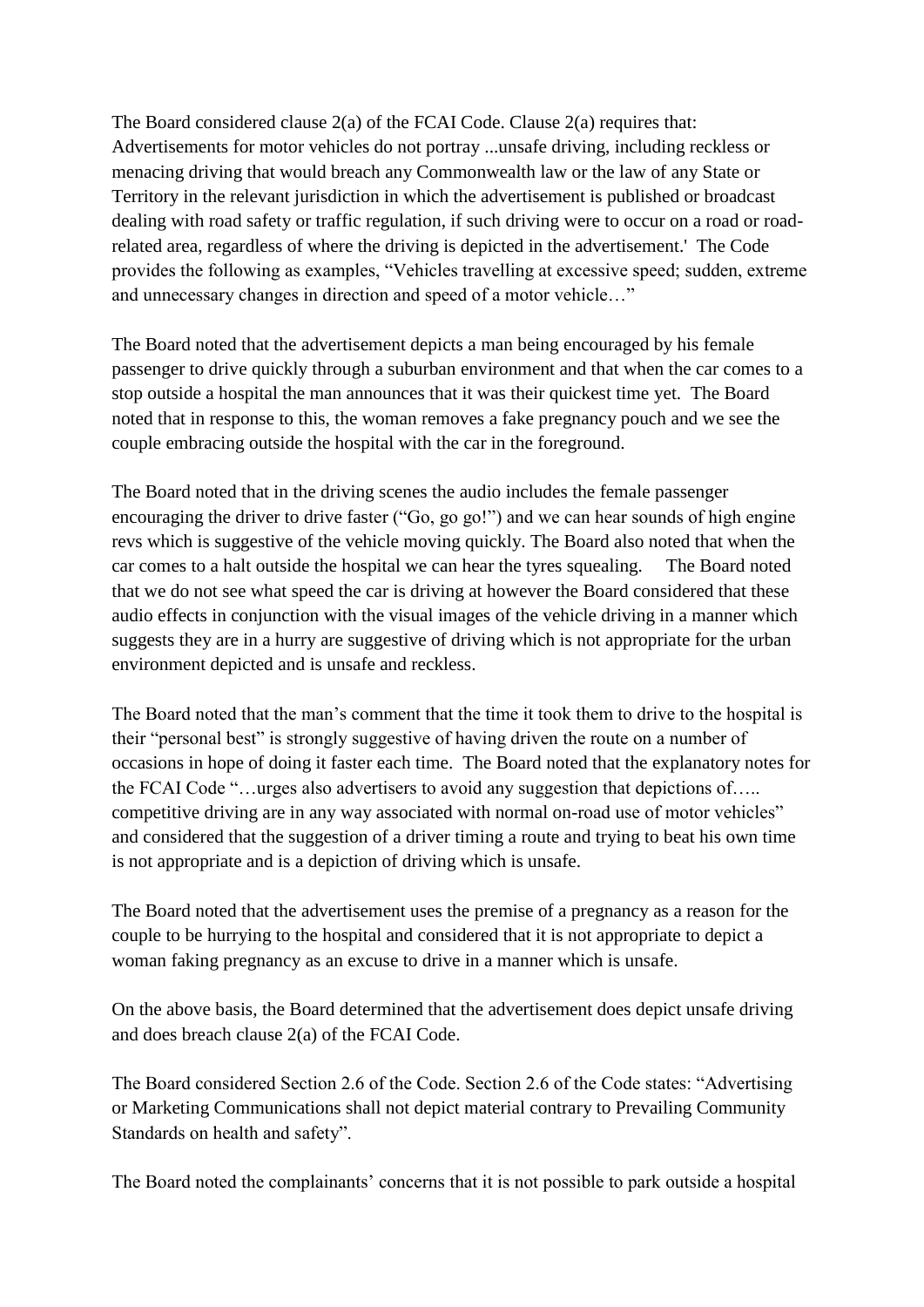entrance and that it is not appropriate to fake pregnancy in order to drive in a "hoon" manner. The Board noted that in the advertisement the car is shown parking at the entrance to a hospital's emergency department and that the writing on the road indicates that where the car parked is a "drop off" zone.

The Board noted that the use of a fake pregnancy is not of itself a breach of the Code however a minority of the Board considered that the depiction of a couple using a fake pregnancy as an excuse to park outside the entrance to an emergency department is not appropriate as the space could be needed by someone in a real emergency.

The majority of the Board however considered that the advertisement is clearly filmed under controlled conditions and that the advertisement does not depict any material which would be contrary to community standards on health and safety.

Based on the above the Board determined that the advertisement did not breach Section 2.6 of the Code.

Finding that the advertisement breached the FCAI Code, the Board upheld the complaints.

## **ADVERTISER RESPONSE TO DETERMINATION**

I refer to your letters dated 20 June 2013 in relation to the recent Pulsar Hatch television advertisement (TVC) that has been showing on television, Pay TV, in cinema and on the Internet.

Nissan Motor Co. (Australia) Pty. Ltd. (Nissan) will be requesting an Independent Review of the Board"s decision regarding the TVC as we respectfully maintain that the TVC does not breach clause 2(a) of the FCAI Code of Practice Relating to Advertising for Motor Vehicles.

However, as a display of Nissan"s good faith in this matter, Nissan has decided to modify the TVC pending the outcome of the independent review.

The TVC has been modified in the following way:

· the volume of the engine noise has been lowered;